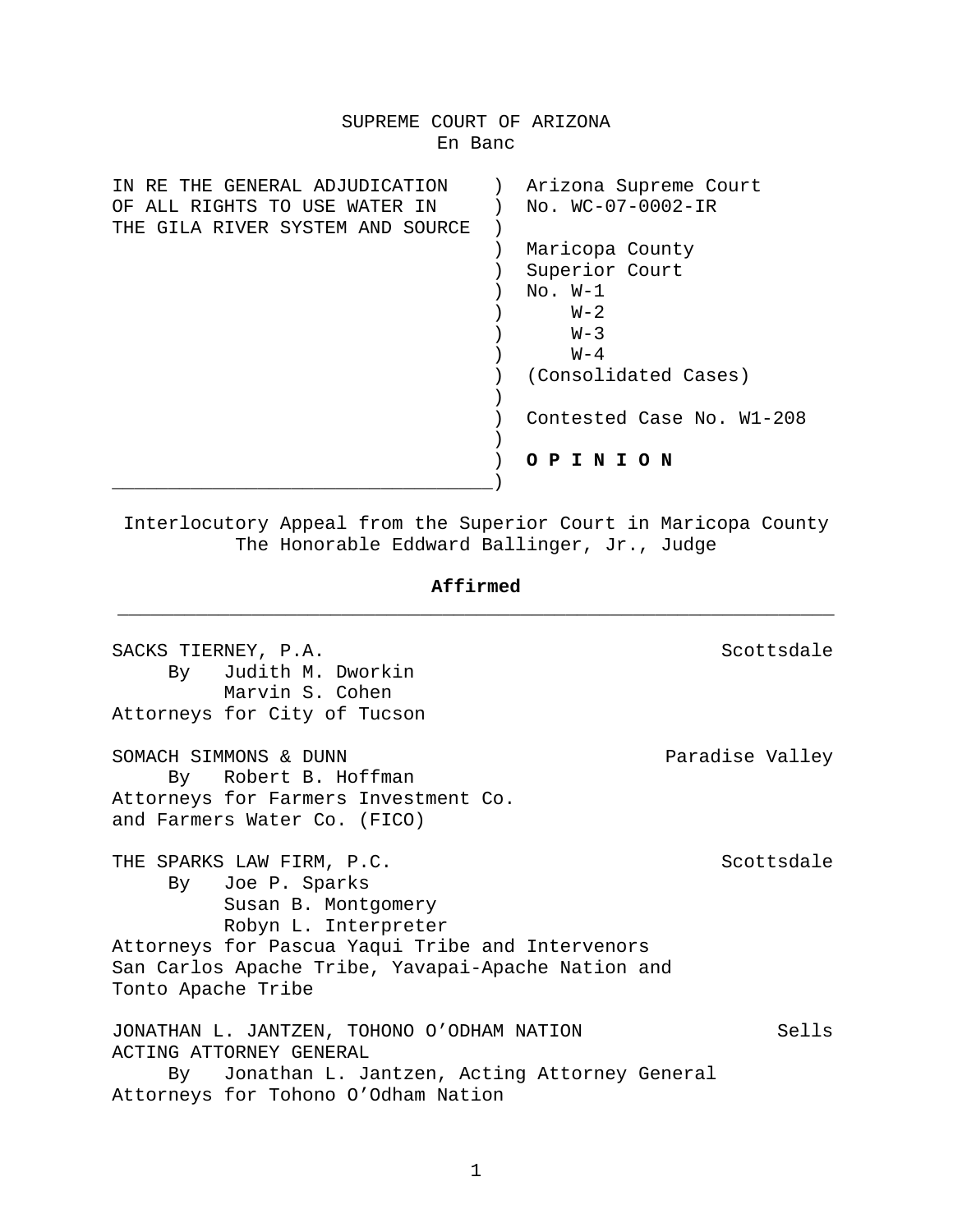RONALD J. TENPAS, ACTING ASSISTANT Washington, DC UNITED STATES ATTORNEY GENERAL MICHAEL B. MUKASEY, UNITED STATES ATTORNEY GENERAL By John L. Smeltzer F. Patrick Barry Attorneys for the Department of Justice, United States of America RYLEY CARLOCK & APPLEWHITE, P.A. Phoenix By L. William Staudenmaier, III Attorneys for Arizona Public Service Company SALMON LEWIS & WELDON, P.L.C. Phoenix By John B. Weldon, Jr. Lisa M. McKnight Attorneys for Salt River Valley Water Users' Association and Salt River Project Agricultural Improvement and Power District Jennifer K. Giff Sacaton Sacaton Sacaton Sacaton Sacaton Sacaton Sacaton Sacaton Sacaton Sacaton Sacaton Sacaton And Rodney B. Lewis Sacaton Sacaton Sacaton Sacaton Sacaton Sacaton Sacaton Sacaton Sacaton Sacaton Sacaton Sacaton And John T. Hestand Chandler Timothy L. Pierson Ruth E. Koester Ann Marie Chischilly And AKIN GUMP STRAUSS HAUER & FELD, L.L.P. Washington, DC By Donald R. Pongrace Attorneys for Gila River Indian Community \_\_\_\_\_\_\_\_\_\_\_\_\_\_\_\_\_\_\_\_\_\_\_\_\_\_\_\_\_\_\_\_\_\_\_\_\_\_\_\_\_\_\_\_\_\_\_\_\_\_\_\_\_\_\_\_\_\_\_\_\_\_\_\_

## **R Y A N**, Justice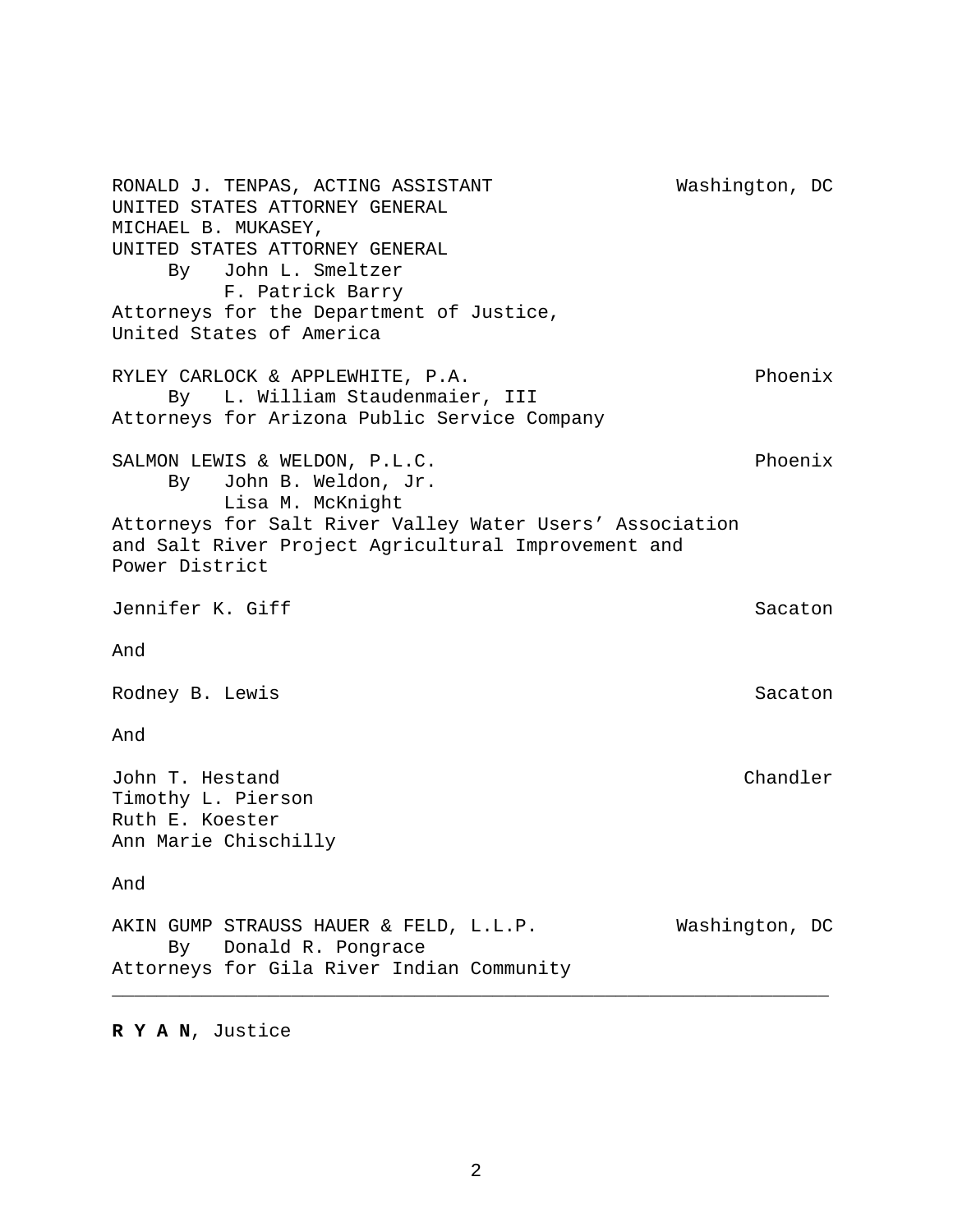**I** 

**¶1** This case arises from the ongoing adjudication of rights to the use of Gila River water and the impact of recent federal legislation facilitating the resolution of tribal water claims subject to the adjudication. $<sup>1</sup>$  $<sup>1</sup>$  $<sup>1</sup>$ </sup>

**¶2** In 2004, Congress passed the Arizona Water Settlements Act ("AWSA"), Pub. L. No. 108-451, 118 Stat. 3478 (2004). Title III of the AWSA authorizes the settlement of the federal water rights claims of the Tohono O'odham Nation ("Nation").<sup>[2](#page-2-1)</sup> Under

i<br>Li

<span id="page-2-0"></span><sup>1</sup> For an outline of the facts and procedural history of this ongoing adjudication, see *In re the General Adjudication of All Rights to Use Water in the Gila River System and Source,* 195 Ariz. 411, 414, ¶ 5, 989 P.2d 739, 742 (1999) ("*Gila River III*"); *San Carlos Apache Tribe v. Superior Court ex rel. County of Maricopa*, 193 Ariz. 195, 202, ¶ 3, 972 P.2d 179, 186 (1999); *In re Rights to the Use of the Gila River,* 171 Ariz. 230, 232- 33, 830 P.2d 442, 444-45 (1992) ("*Gila River I*").

<span id="page-2-1"></span><sup>2</sup> The Arizona Department of Water Resources' *Technical Assessment of the Tohono O'odham Nation Water Rights Settlement*, ("assessment") describes the geographic scope of the agreement as follows:

The Settlement Agreement encompasses only those lands of the Nation that are within the "Tucson Management Area," which is a geographic area comprised of the Tucson Active Management Area . . . , the Santa Cruz Active Management Area, and that portion of the Upper Santa Cruz Basin not within either of the Active Management Areas. Included within the Tucson Management Area are the entire San Xavier Reservation and the eastern portion of the Schuk Toak District of the Sells Papago Reservation.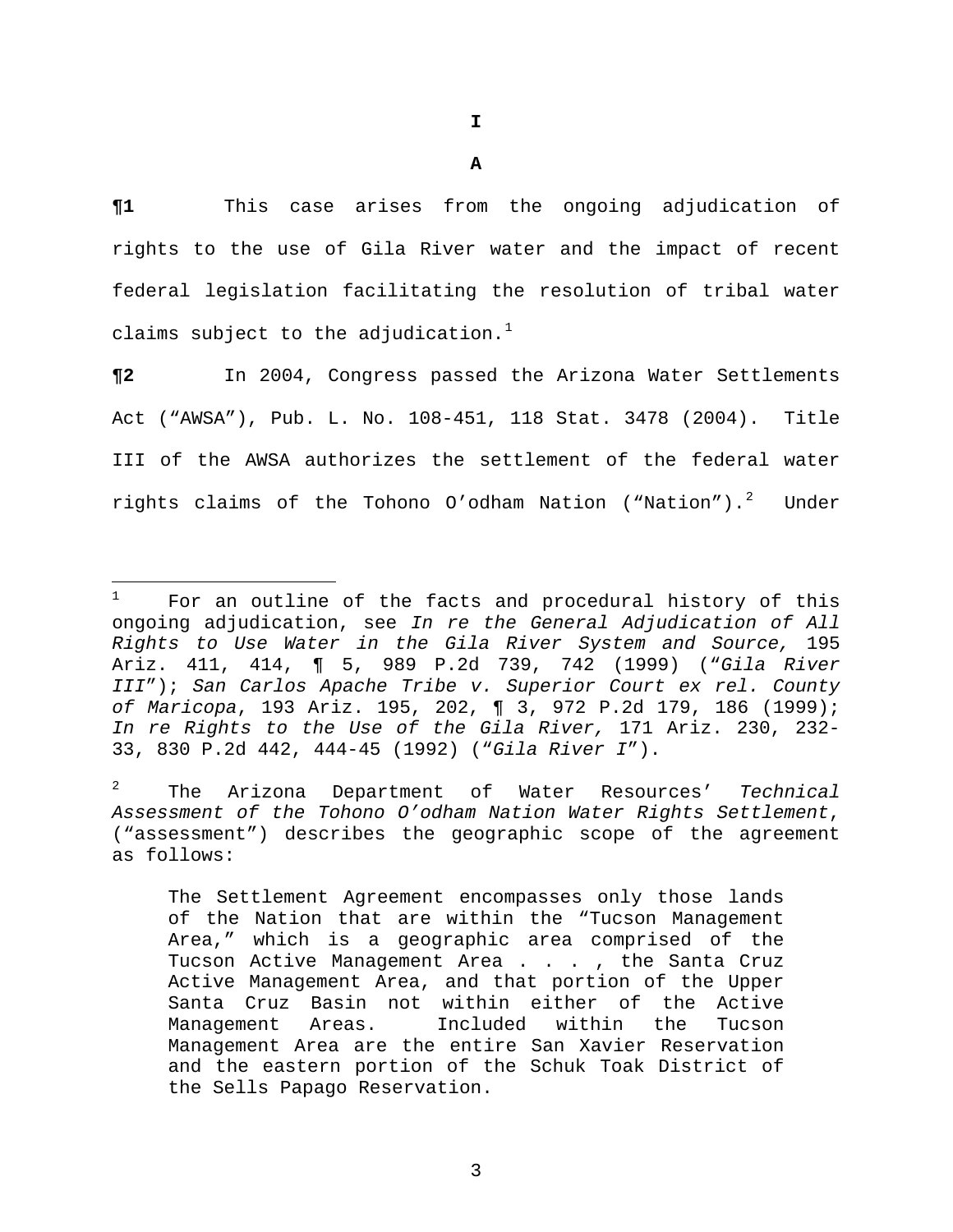the auspices of the AWSA, the Nation, the United States, the City of Tucson, Farmers Investment Company ("FICO"), and ASARCO, Inc. ("the settling parties") sought entry of judgment confirming a settlement agreement among them. Under the settlement agreement, the Nation agreed to give up its claim to federally reserved groundwater rights on the Nation's reservation in return for commitments from the United States to provide Colorado River water through the Central Arizona Project ("CAP"), and agreements from the City of Tucson, FICO, and ASARCO to limit groundwater pumping and compensate the Nation for injuries caused by pumping.

**¶3** The AWSA is part of a broader effort by federal, state, and tribal entities to resolve water rights issues. As such, the AWSA contemplates more than the settlement agreement. For example, encouraged by Congress, the Arizona Legislature adopted legislation designed to protect groundwater in and

i<br>Li

Assessment at 1-1 to 1-2, *available at* http://www.azwater.gov/ dwr/content/Hot\_Topics/AZ\_Water\_Settlements/SAWRSA/TohonoOodham NationWaterRightsSettlement.pdf. Both the San Xavier Reservation and the Schuk Toak District are part of the Nation's lands. *Id*.These two areas comprise all of the Nation's lands within the upper basin of the Santa Cruz River, a Gila River Tributary. The Tucson Management Area is defined in the AWSA to mean the Tucson Active Management Area, the Santa Cruz Active Management Area, and that part of the upper Santa Cruz River Basin not within either management area. AWSA § 303(48). An Active Management Area is a geographic area designated under the Arizona Groundwater Code as requiring active groundwater management. *See* Ariz. Rev. Stat. ("A.R.S.") §§ 45-411, -411.02, -411.03 (2003).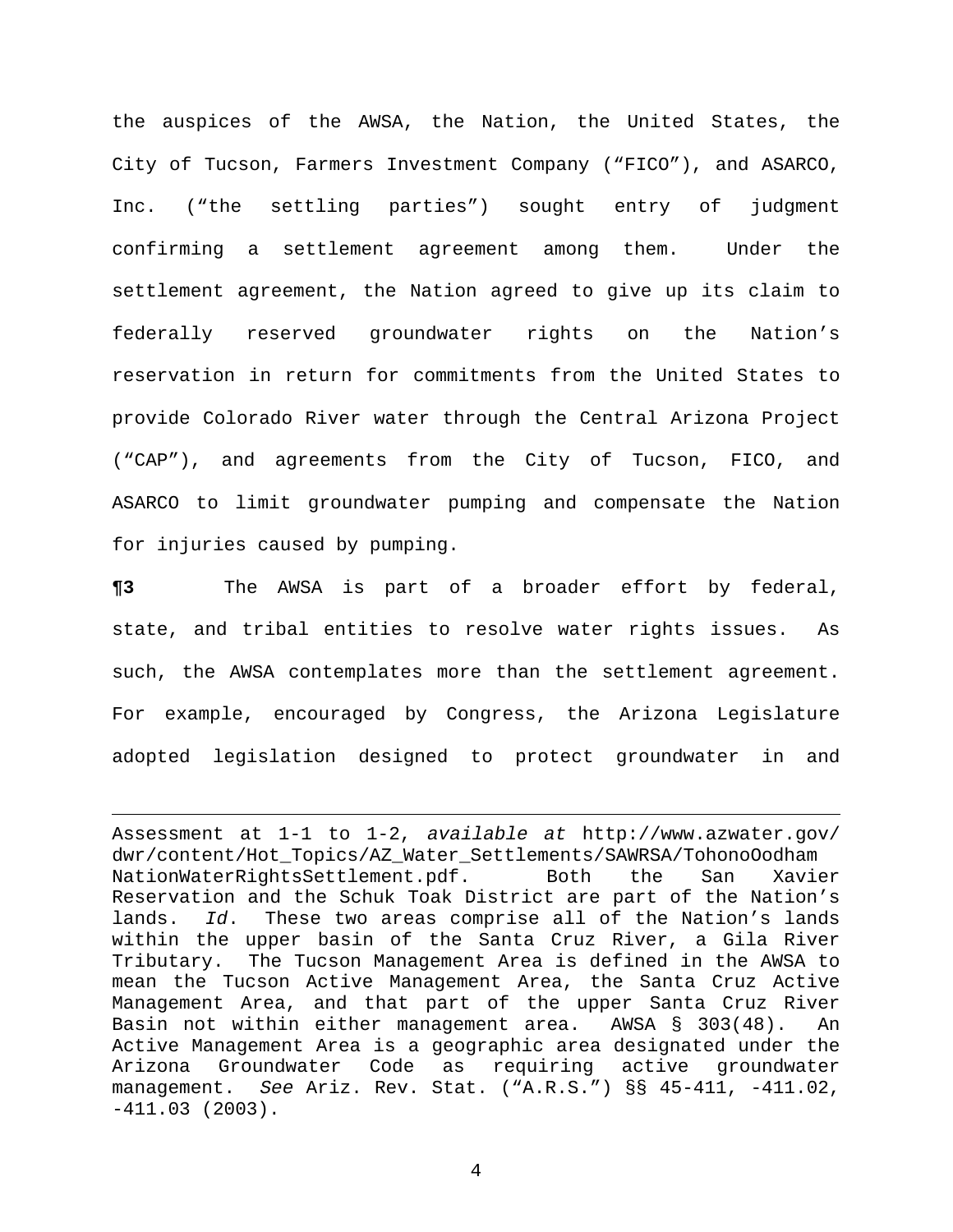around the San Xavier Reservation near Tucson. *See* 2005 Ariz. Sess. Laws, ch. 143 (1st Reg. Sess.) (codified at A.R.S. §§ 45- 2701 to –2702, 45-2711 to -2712 (Supp. 2007)) ("Groundwater Protection Program"). Thus, the AWSA recognizes a comprehensive effort to both satisfy the Nation's claims and protect water resources.

**¶4** The timeliness of judicial approval and entry of judgment, however, is critical. For Title III of the AWSA to take effect, the Secretary of the Interior must publish certain findings by December 31, 2007, including that "the judgment and decree attached to the Tohono O'odham settlement agreement . . . has been approved by the [s]tate court having jurisdiction over the Gila River adjudication proceedings, and that judgment and decree have become final and nonappealable." AWSA § 302(b)(5), (c). Likewise, in order for the Arizona legislation to become effective, the same finding must be made. 2005 Ariz. Sess. Laws, ch. 143, § 15 (requiring finding on or before December 31, 2010).

#### **B**

**¶5** The settling parties filed an application for approval of the Tohono O'odham Nation settlement with the Gila River adjudication court in July 2006. The adjudication court then requested that the Arizona Department of Water Resources ("ADWR") prepare a factual and technical assessment of the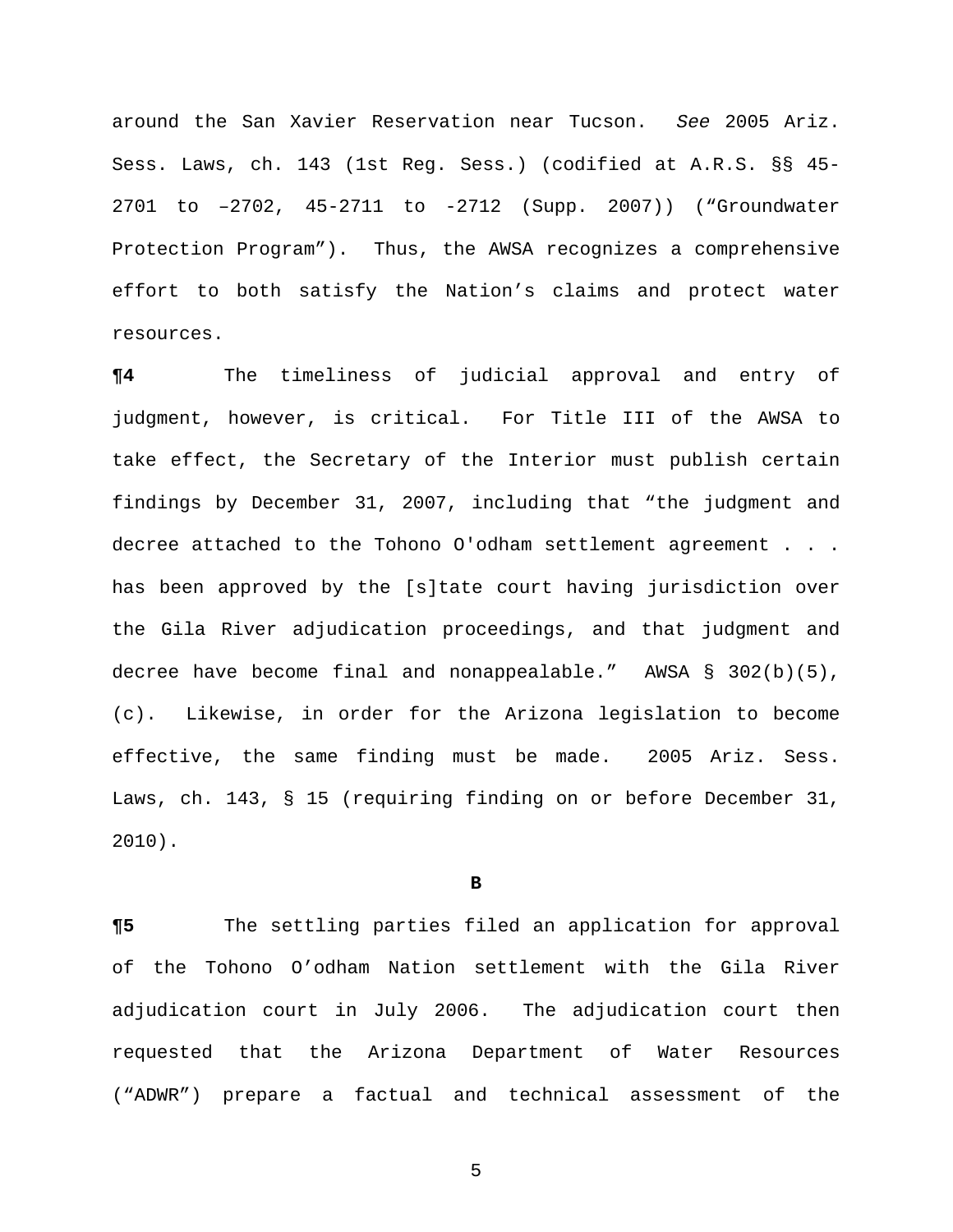proposed settlement. In October 2006, ADWR submitted its assessment.

**¶6** The Pascua Yaqui Tribe ("Tribe")[3](#page-5-0) filed objections to the judgment and decree in December 2006. A hearing on the objections took place in April 2007. In June 2007, the adjudication court summarily disposed of the Tribe's objections. The court denied the Tribe's motion for reconsideration in July 2007 and entered the judgment and decree along with a separate order detailing its reasoning.

**¶7** Following the adjudication court's rejection of the Tribe's objections, both the settling parties and the Tribe sought interlocutory review in this Court. *See* Special Procedural Order providing for Interlocutory Appeals and Certifications (Sept. 26, 1989) ("Interlocutory Appeals Order"). Because of the time constraints imposed by the AWSA, this Court set an expedited briefing schedule and held oral argument on November 20, 2007.

**¶8** In accordance with §§ (B)(3) and (B)(4) of the Interlocutory Appeals Order, we accept interlocutory review of this case because it is in the interest of justice and will save time, expense, and resources. We have jurisdiction under Article 6, Section 5(3) of the Arizona Constitution.

i<br>Li

<span id="page-5-0"></span><sup>3</sup> The Tribe's reservation borders the north side of the San Xavier Reservation.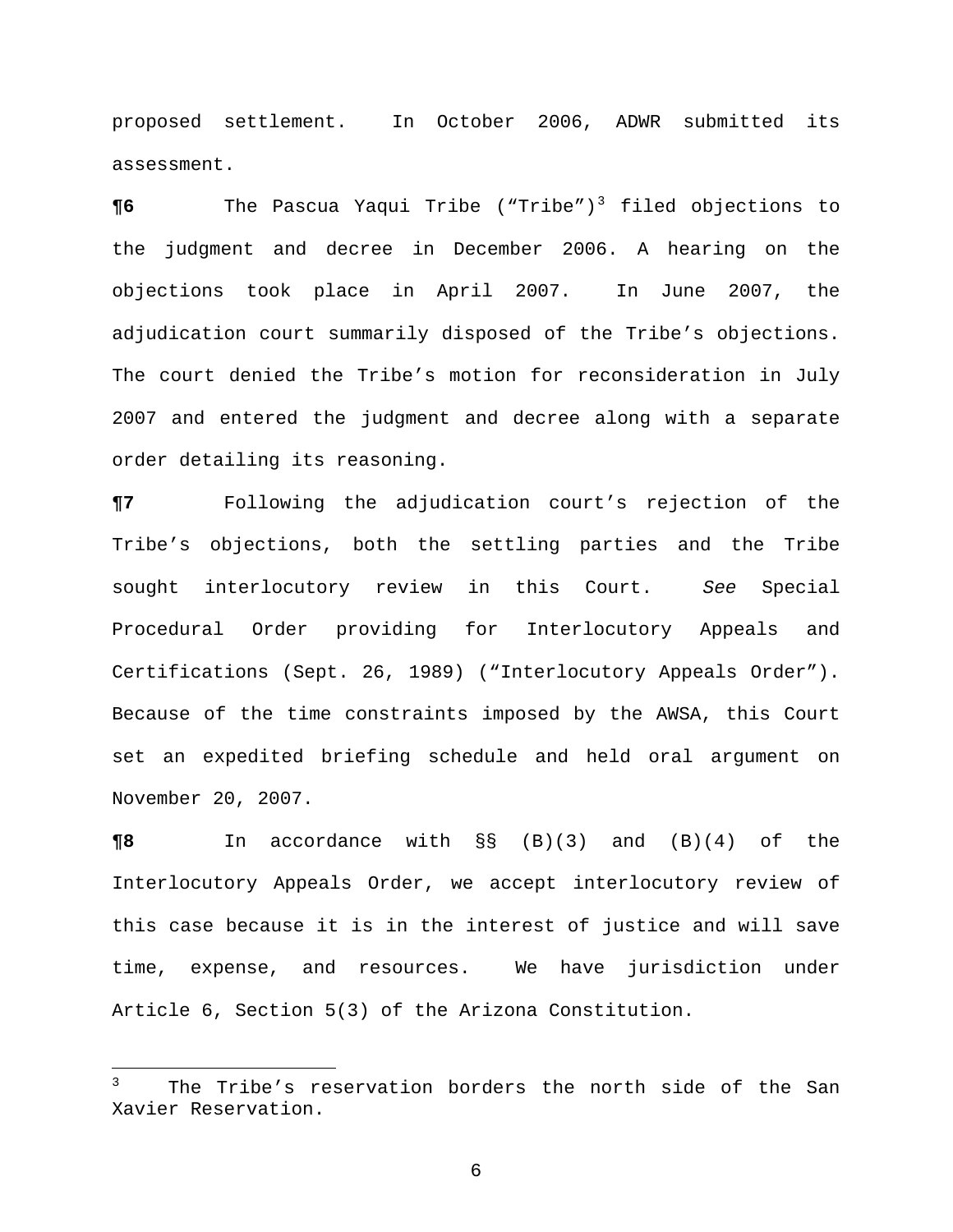**¶9** Recognizing the importance of facilitating the resolution of tribal claims, on May 16, 1991, this Court issued a Special Procedural Order providing for the Approval of Federal Water Rights Settlements, Including Those of Indian Tribes ("Special Order" or "Special Procedural Order").

**¶10** The Special Order does four things. First, it establishes the circumstances under which special settlement proceedings can be initiated. Special Order  $\S$  (A)(1)-(5). Second, it sets forth the process by which parties may apply to the court to initiate the special proceedings and certain notices that must issue. Id.  $\S$ § (B)(1)-(3), (E)(1)-(3). Third, the Special Order allows other claimants to object to court approval of the settlement. *Id.* § (C)(1)-(4). Fourth, the Special Order provides for resolution of objections and approval of the settlement by the adjudication court. *Id*. § (D)(1)-(7).

**¶11** Through the Special Order, this Court sought to balance the rights of Indian tribes to seek settlement of their claims against the rights of other claimants. Accordingly, the Special Order provides claimants<sup>[4](#page-6-0)</sup> with the opportunity to object

i

**II** 

<span id="page-6-0"></span><sup>4</sup> The parties dispute whether the Tribe is properly a claimant and, thus, whether it has "standing," under the terms of the Special Order, to object to the settlement agreement and judgment and decree. The adjudication court expressed "serious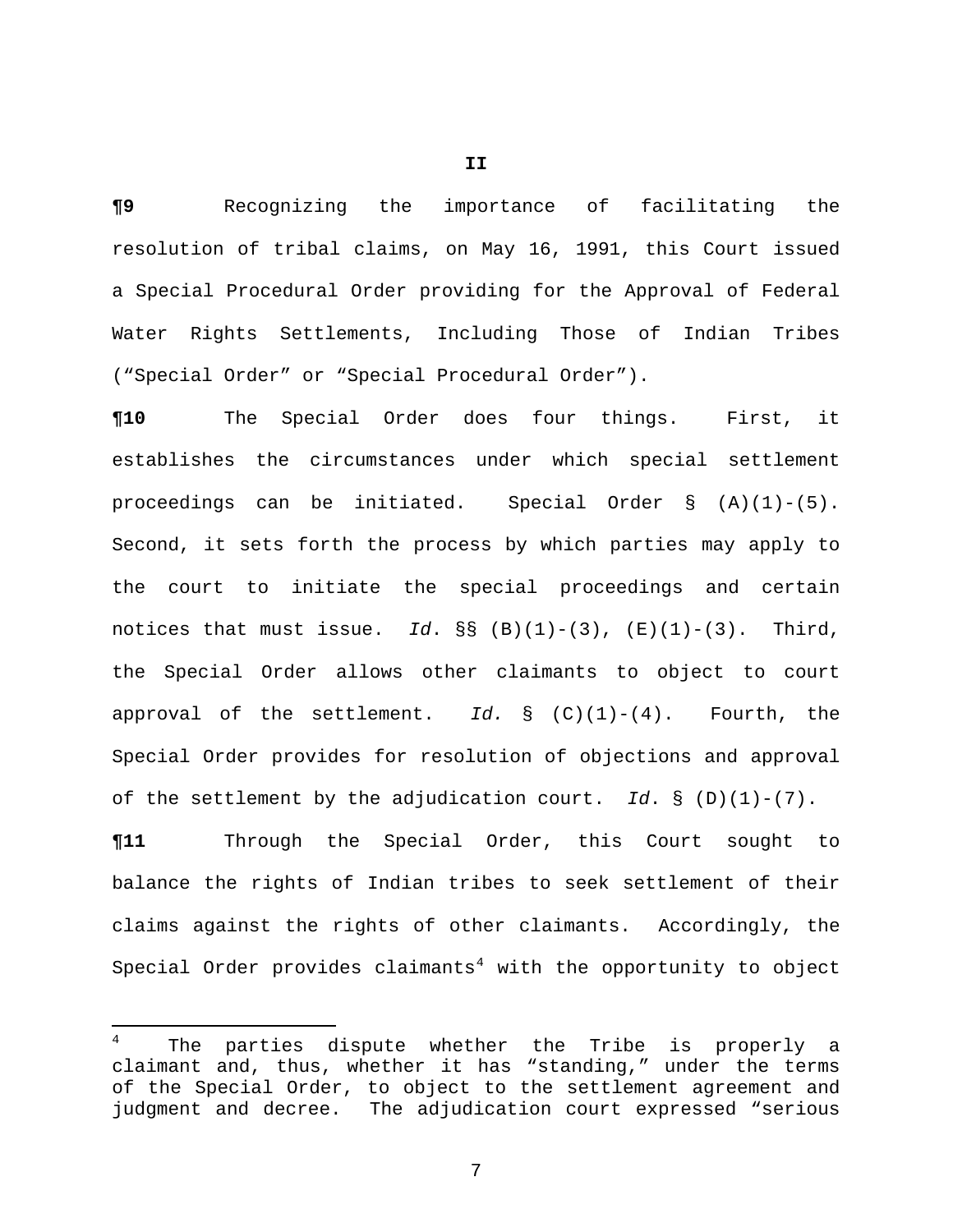if the settlement "would cause material injury to the objector's claimed water right," the conditions for approval of such a settlement have not been met, or when "the water rights established in the settlement agreement . . . are more extensive than the Indian tribe . . . would have been able to establish at trial." *Id*. § (C)(1)(a)-(c).

**¶12** The Special Order further provides that after resolution of objections, the adjudication court shall approve a settlement if there is a reasonable basis to conclude that the water rights of the settling Indian tribe are no more extensive than would be proved at trial, the objector is not bound by the settlement and may pursue its own remedies against the settling tribe, and the settlement agreement has been reached in good faith. *Id*. § (D)(6)(a)-(c).

**¶13** The balance struck by the Special Order seeks to prevent any tribe from using a settlement to gain additional rights to water while protecting other parties whose own rights would be injured by the settlement. At the same time, the

doubt" about "whether the [] Tribe can be properly considered a claimant . . . ." Minute Entry, June 4, 2007, at 2. Nevertheless, the court ruled that "[e]ven if the [] Tribe is viewed as having standing to object, the Court must grant summary disposition . . . because the Proposed Settlement Agreement and proposed judgment cannot be used to affect the [] Tribe's water rights, claims, or entitlements to water." *Id*. Without deciding this issue, we assume for purposes of this opinion that the Tribe can act as a claimant.

i<br>Li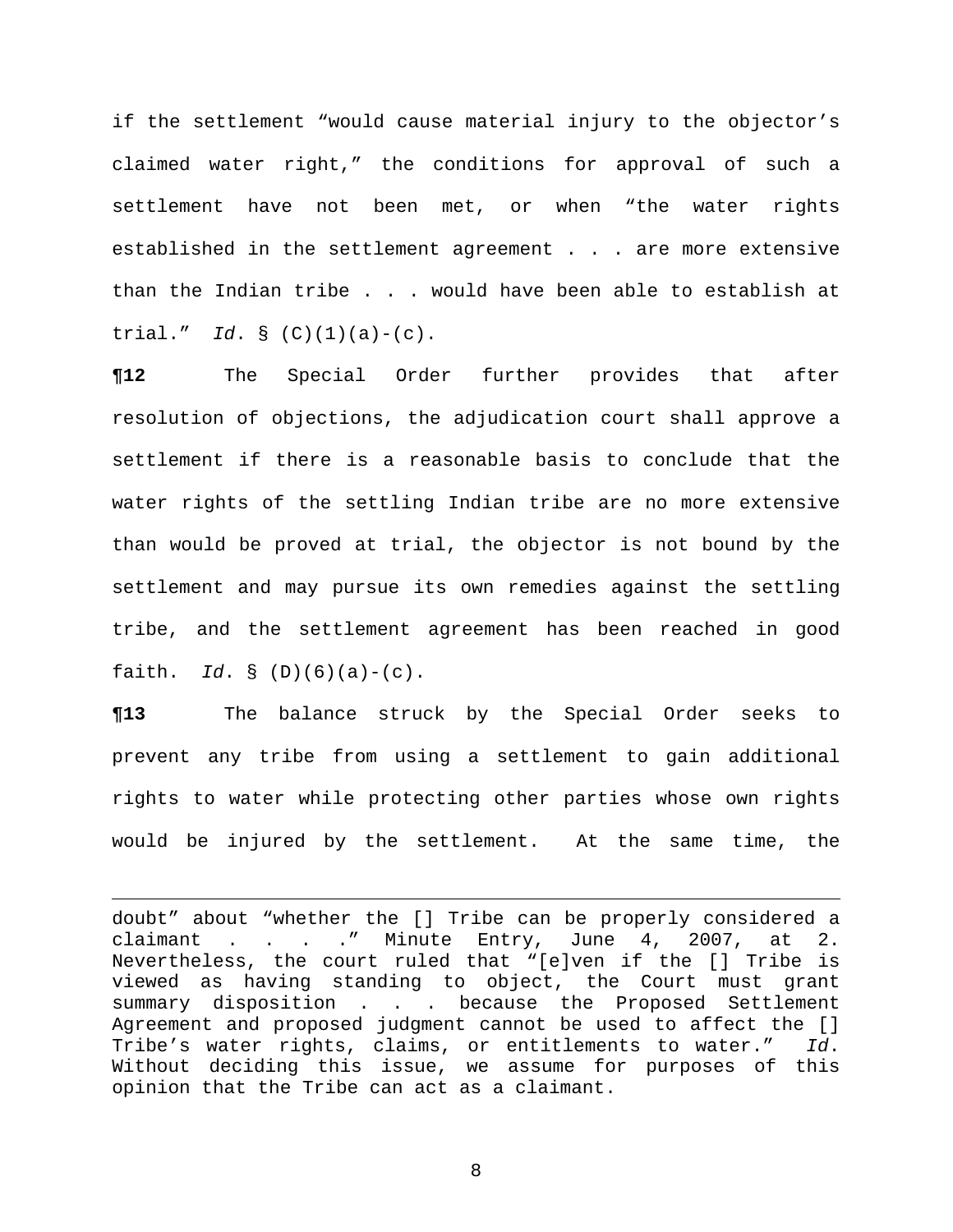Special Order provides for judicial approval when the settling tribe has taken steps to preserve other claimants' rights and remedies. Put simply, the expectation under the Special Order is that a settlement will be approved if the settling tribe is no better off than it would be after the final adjudication of all claims, and the settlement preserves the remedies of the non-settling claimants. To prevent approval, an objecting party must show that its claimed water right would suffer "material injury."

**¶14** The Tribe did not object to the settlement below on the grounds that the Nation received rights to more water than those to which it is entitled. Rather, the Tribe claimed that the settlement agreement causes material injury to its rights.<sup>5</sup> The adjudication court rejected the objections, holding that the Tribe "stands in the same position whether or not the Proposed Settlement Agreement is approved . . . . " Minute Entry, June 4, 2007, at 2. The Tribe appeals on numerous grounds. However, because the settlement determines only the water rights of the Nation, does not provide the Nation with any federal reserved rights, restricts the amounts of groundwater the Nation may

<span id="page-8-0"></span> $\frac{1}{5}$  Although the Tribe did object that the conditions required by this Court to initiate the proceedings had not been met, its argument that the adjudication court erred in dismissing that objection is waived. *See Webster v. Culbertson,* 158 Ariz. 159, 163, 761 P.2d 1063, 1067 (1988) (issue not raised in opening brief is waived).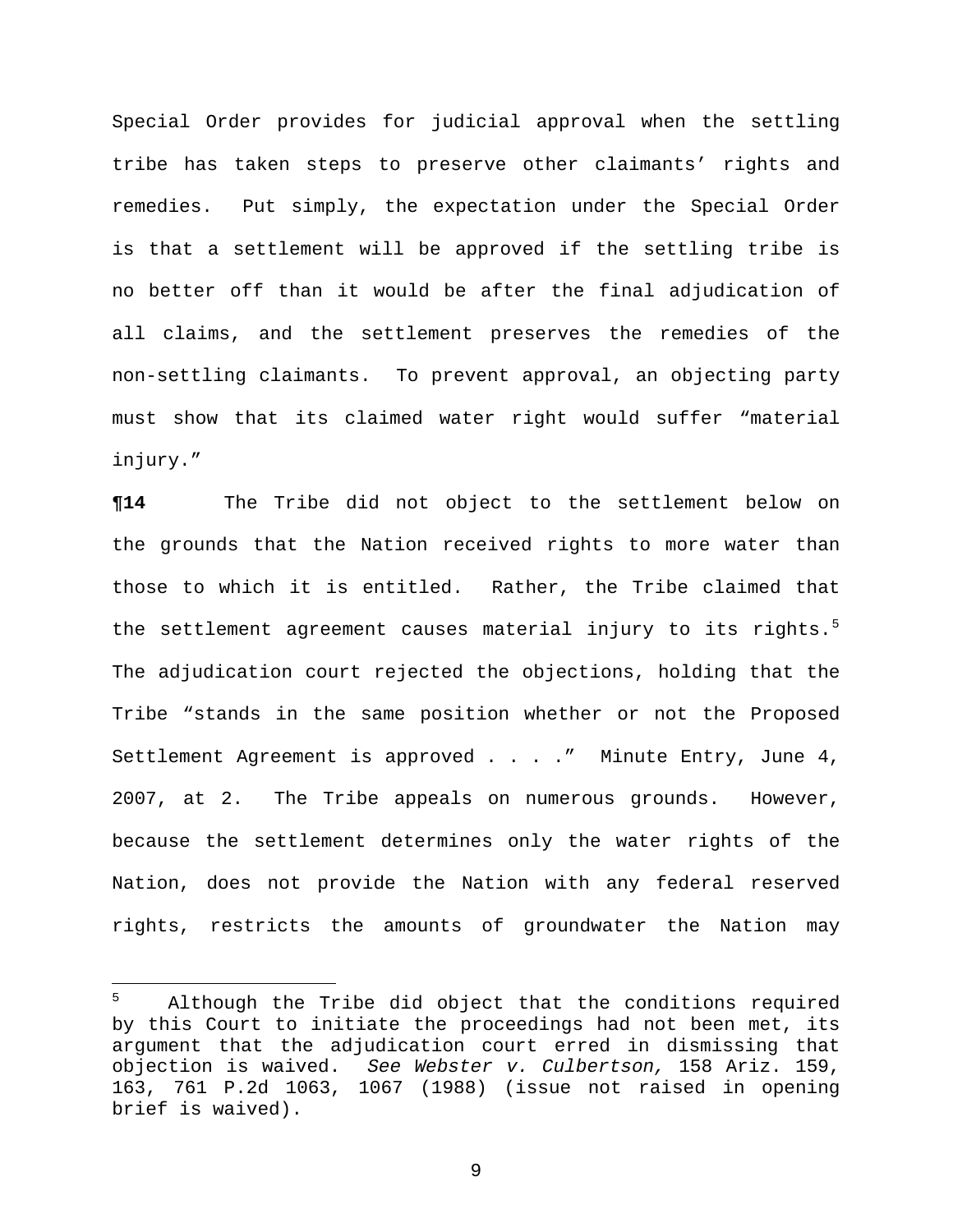pump, and expressly reserves all rights and claims of the Tribe, we conclude that none of the Tribe's claims has merit.

# **III**

### **A**

**¶15** The Tribe first argues that, notwithstanding the Special Order limiting the adjudication court to the consideration of "material injuries," the adjudication court has an "inherent duty" to consider any arguments challenging the legality and constitutionality of the settlement agreement, regardless of whether an objector shows a material injury.<sup>[6](#page-9-0)</sup>

<span id="page-9-0"></span> $\frac{1}{6}$  The San Carlos Apache Tribe, Yavapai-Apache Nation, and Tonto Apache Tribe ("the Apache Tribes") join the Tribe's argument here because the adjudication court relied on its order in Contested Case No. W1-207, the Gila River settlement, in which it stated that the Special Order "limits [the court's] inquiry in connection with considering approval of the Settlement Agreement to the matters explicitly set forth in the Order." *See* Minute Entry, January 23, 2007. In this proceeding (W1-208), the adjudication court issued an order stating that the "limitations" in the Special Order, as previously determined in W1-207, would "restrict the Court's inquiry in connection with considering approval of the [Nation's] . . . Settlement." Minute Entry, March 20, 2007.

The Apache Tribes and the Lower Gila River Water Users had previously filed a petition for interlocutory review in W1-207. This Court has not acted on that petition. The adjudication court entered a judgment and decree on September 13, 2007, approving the Gila River settlement.

Because the Apache Tribes' objection to the adjudication court's interpretation of the Special Order mirrors the one raised here, they sought and were granted leave to intervene. Likewise, because the issue in W1-208 is the same as the one in W1-207, the Gila River Indian Community and the Salt River Project were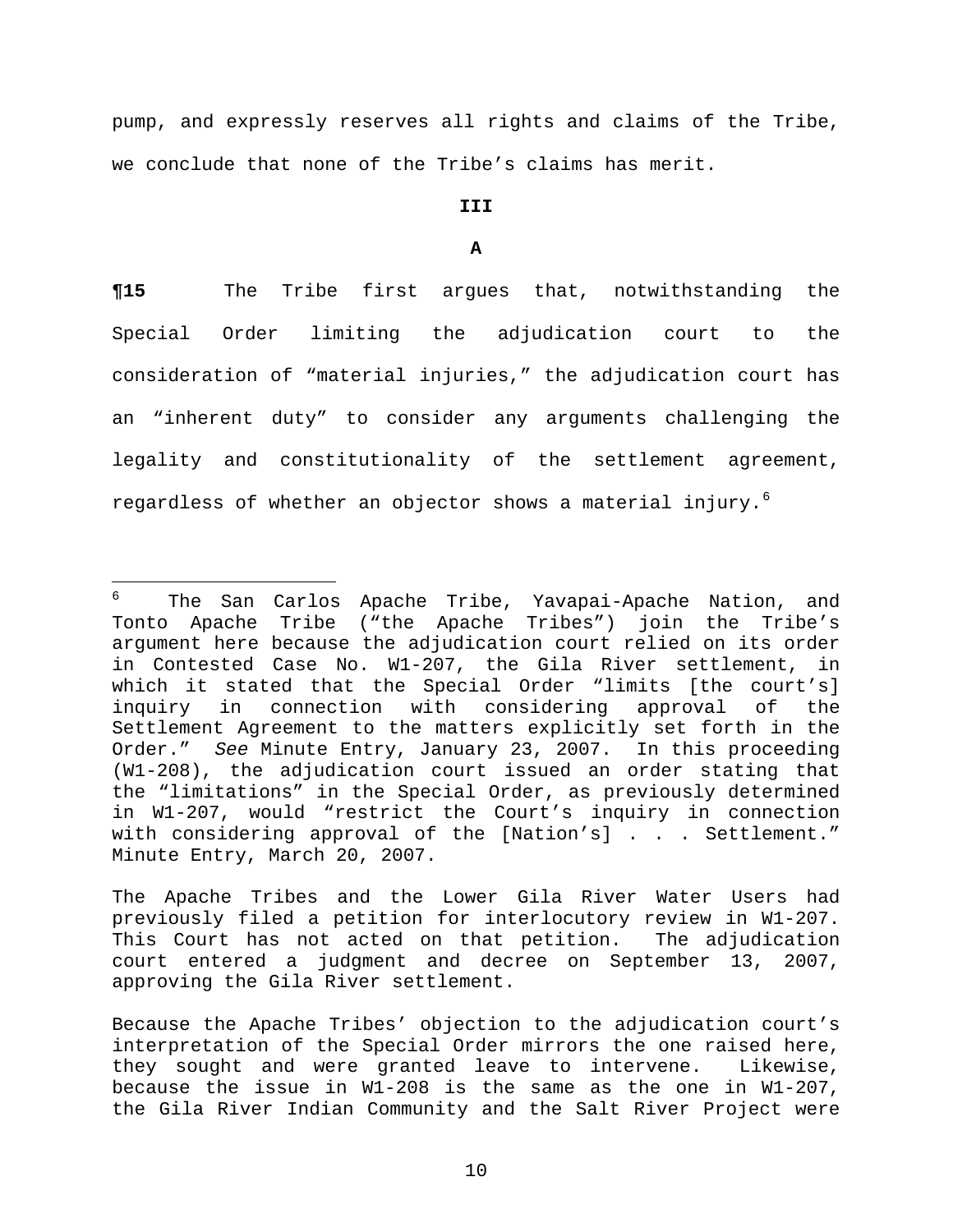**¶16** Indeed, the Tribe raised numerous objections to the legality and constitutionality of the settlement agreement.<sup>[7](#page-10-0)</sup> The Tribe, however, concedes that these arguments are separate from any objection based on material injury caused by the agreement. Thus, the Tribe asks us to hold that the Special Order is invalid insofar as it limits the adjudication court's obligation to consider objections that do not turn on the settlement agreement itself.<sup>[8](#page-10-1)</sup>

**¶17** The "constitutional" objections raised by the Tribe are issues of law, some of which involve separate parties altogether. For example, the Tribe challenges the Groundwater Protection Program and the Secretary of the Interior's negotiation of CAP contracts, issues well outside the adjudication court's purview. As the adjudication court found, these arguments do not depend on the settlement agreement and fall outside the "narrow scope of . . . review . . . mandated by

permitted to intervene and file briefs supporting the adjudication court's resolution of this issue.

i

<span id="page-10-0"></span>7 These included whether the Groundwater Protection Program improperly delegated authority to the Nation and whether subsequent modifications of the Tribe's own contract with the Secretary for the delivery of CAP water violated the state and federal constitutions.

<span id="page-10-1"></span>8 To the extent that our order in the separate Little Colorado Adjudication differs from the instant Special Order, we decline to revisit the Special Order, now midway through its second decade in effect. Because the scope of the Little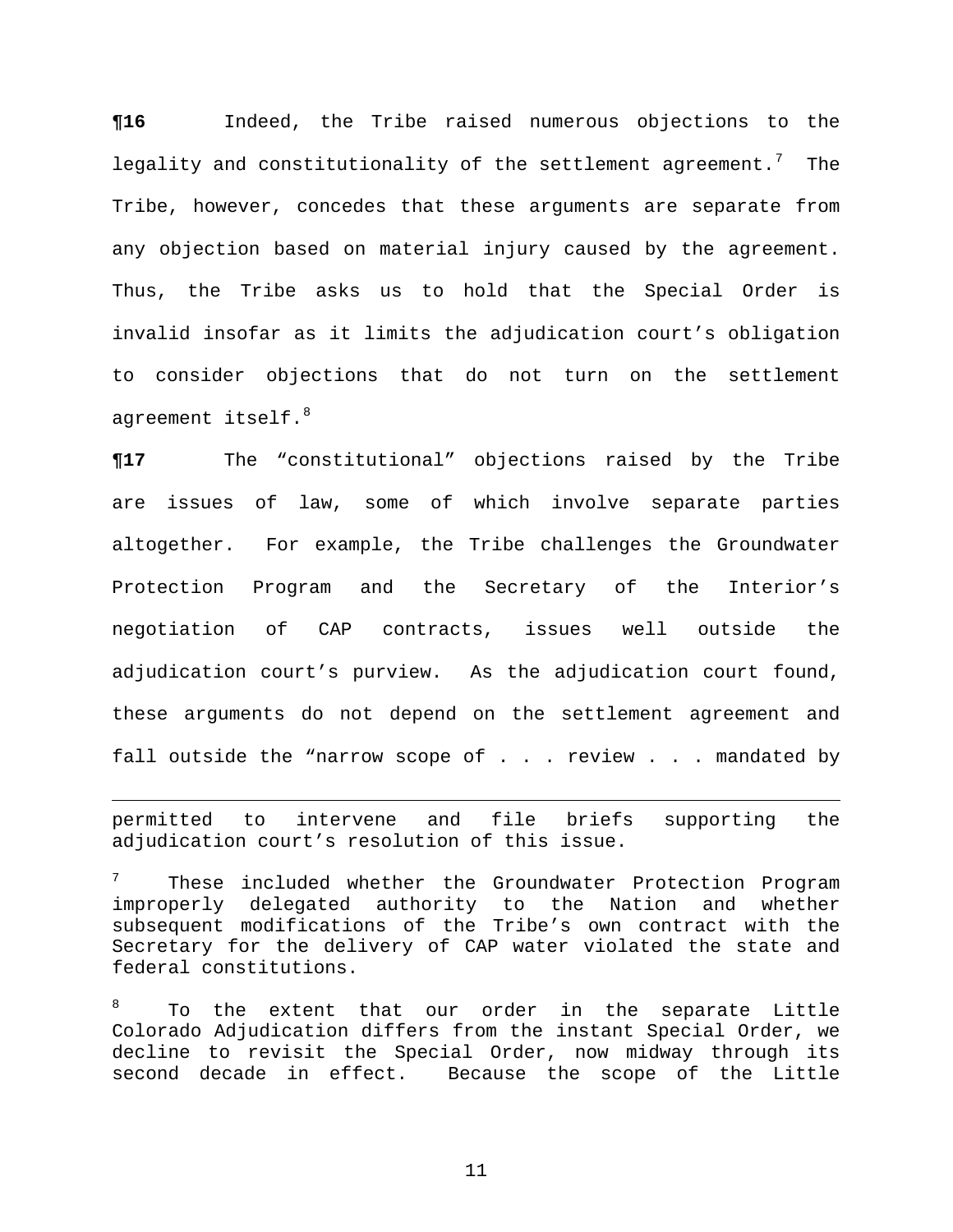the [Special Order]." *See id*. They can be addressed at a later date without any injury to the Tribe from delay.

**¶18** Moreover, the Tribe's constitutional challenge to the Groundwater Protection Program misconstrues its legal effect. The program sets technical standards for defining when nonexempt wells may be drilled in a narrow perimeter around the Nation's lands and directs ADWR to enforce those standards.<sup>[9](#page-11-0)</sup> See A.R.S. § 45-2711. Although the Nation may object to ADWR's decision to permit new wells in the area encompassed by the settlement agreement, it cannot veto ADWR's decision to permit new wells. *Id*. § 45-2712. Moreover, the program enacts standards where none were present before, as the State Groundwater Code does not otherwise apply to Indian reservations. Therefore, the Tribe has suffered no injury because of the adoption of the program.

**¶19** Contrary to the Tribe's assertion, the Groundwater Protection Program does not "invade[] the exclusive province of the Court . . . to adjudicate and protect the [Tribe's water rights]." Because the settlement agreement, in compliance with  $\S D(6)(b)$  of the Special Order, does not bind the Tribe, if

<span id="page-11-0"></span>Colorado Adjudication's order is not before us, we do not speak to its provisions. 9 Wells that pump fewer than thirty-five gallons per minute and are used for limited purposes are exempt from the permitting requirements. A.R.S. § 45-454.

i<br>Li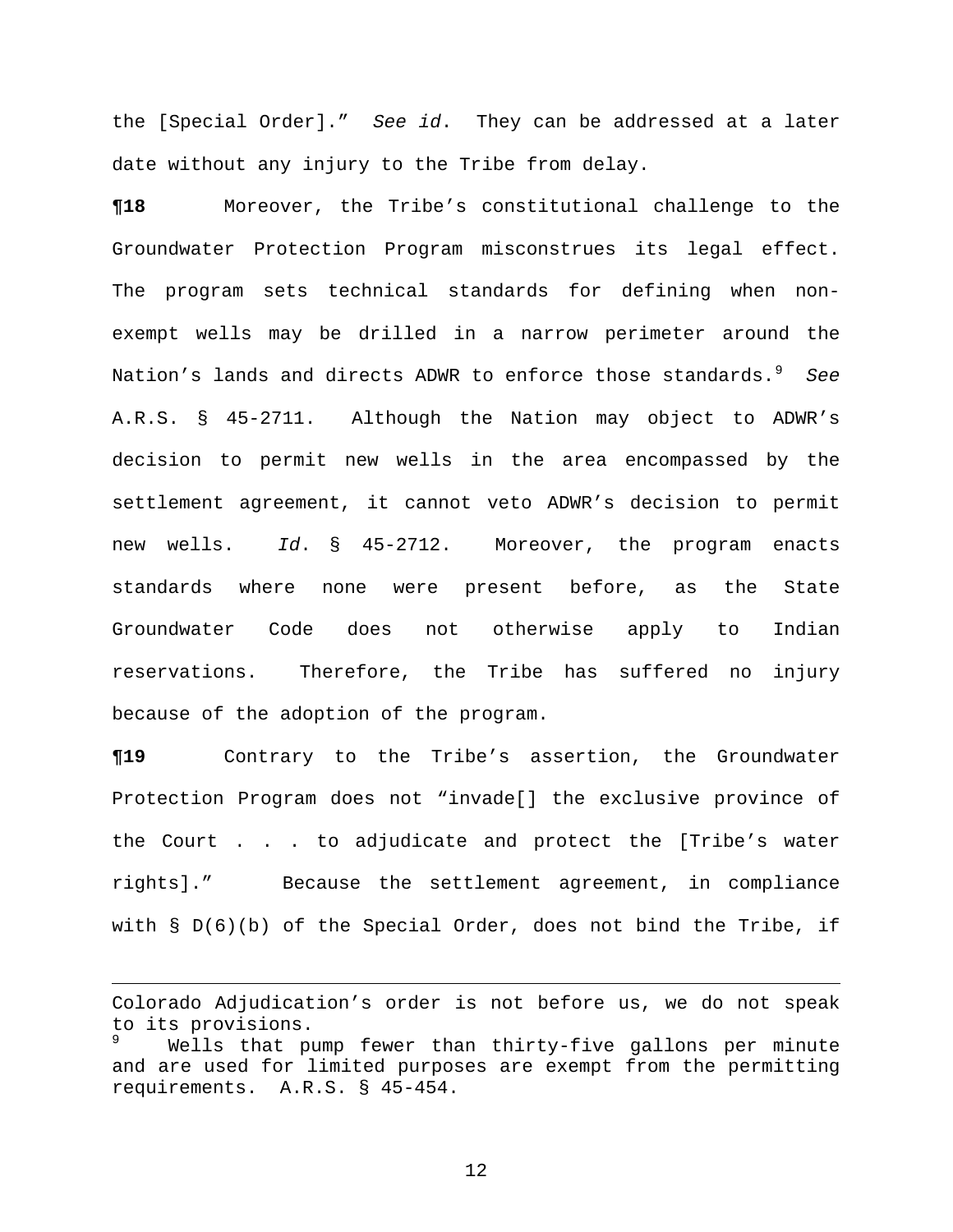the adjudication court determines that new wells permitted under the Groundwater Protection Program would harm the Tribe's federal reserved groundwater rights, the court can grant appropriate relief. *See* A.R.S. § 45-2702.

**¶20** The Tribe's constitutional claims with respect to its CAP contract are founded on a belief that the settlement would impermissibly impair its contract rights. These claims are meritless. Title I of the AWSA provides that pre-existing agreements or rights to the use of Colorado River water are not affected. AWSA § 108. If the United States should at some future point breach its contract with the Tribe, the Tribe is of course free at that time to seek an appropriate remedy.

#### **B**

**¶21** The Tribe next contends that the adjudication court unconstitutionally prevented it from proving material harm in the proceedings below. The essence of the Tribe's argument is that the settlement agreement materially injures the Tribe's water rights, specifically its groundwater rights and its surface water rights under federal law, and "deplete[s] and deprive[s] the Tribe of its federal reserved water rights," violating the Tribe's due process rights.

**¶22** This argument fails for several reasons. First, because the settlement is not binding on the Tribe, it remains free to assert its rights against the settling parties and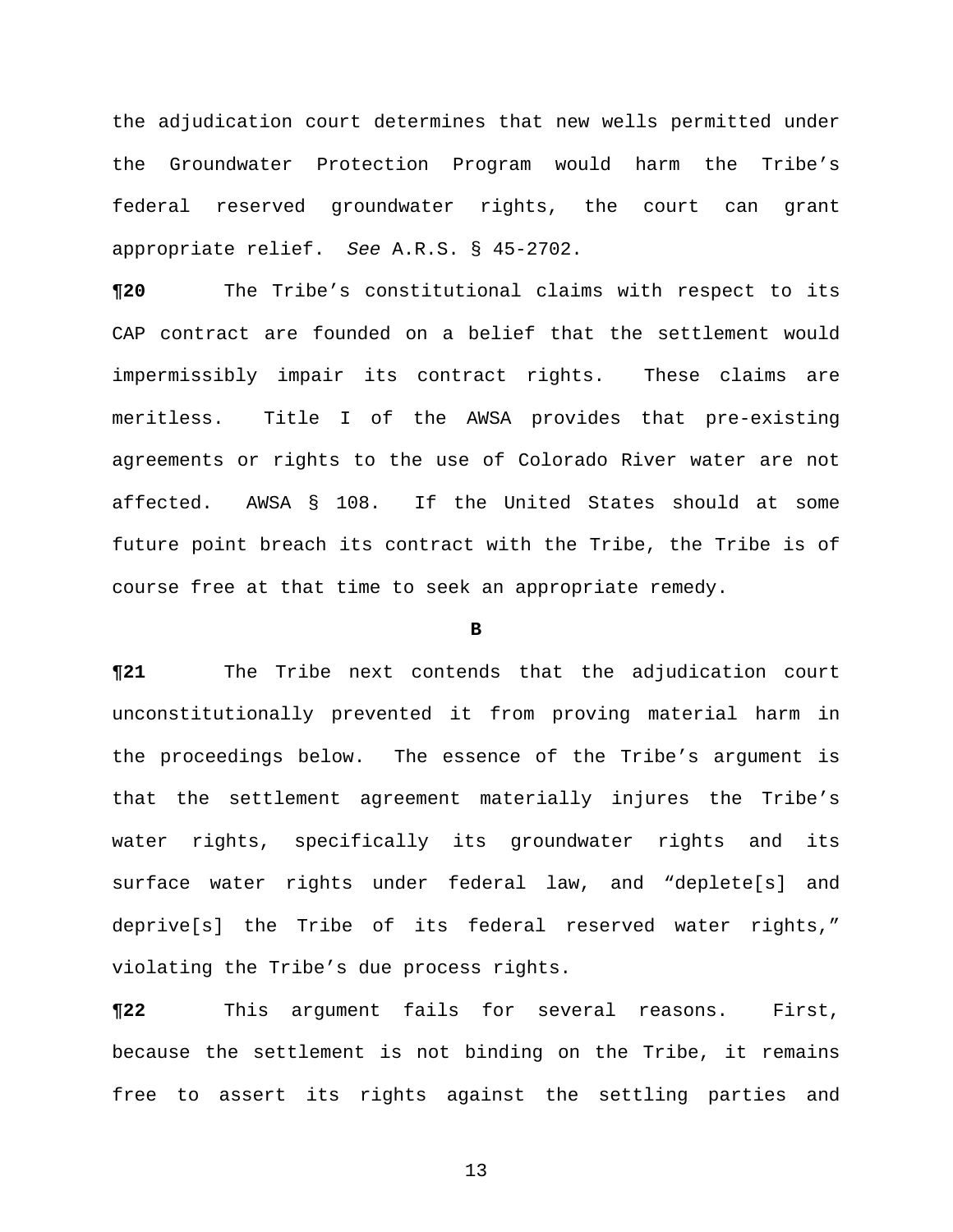others. In compliance with the Special Order, the Nation's settlement prohibits the agreement from being interpreted to affect the rights of any other claimant. Special Order §  $(D)(6)(b)$ . Indeed, the AWSA requires the same. AWSA § 305(e) ("Nothing in this section authorizes the Secretary to acquire or otherwise affect the water rights of any Indian Tribe."). Such claimants retain all remedies available before approval of the settlement necessary to protect their rights in the general adjudication. Thus, the settlement agreement and judgment and decree do not and, indeed, cannot affect the Tribe's rights or materially injure the Tribe. *See Martin v. Wilks*, 490 U.S. 755, 762 (1989) ("A judgment or decree among parties to a lawsuit resolves issues as among them, but it does not conclude the rights of strangers to those proceedings."), *superseded by statute on other grounds*, 42 U.S.C. § 2000e-2(n); *City of Warren v. City of Detroit*, 495 F.3d 282, 287 (6th Cir. 2007) ("[P]arties who choose to resolve litigation through settlement may not dispose of the claims of a third party . . . .") (quoting *Local No. 93, Int'l Ass'n of Firefighters v. City of Cleveland*, 478 U.S. 501, 529 (1986)).

**¶23** Moreover, as a legal matter, nothing in the settlement leaves the Tribe any worse off with regard to the water available to satisfy its claims than it is now. Section 312(d) of the AWSA provides in part that "[t]he Nation and the United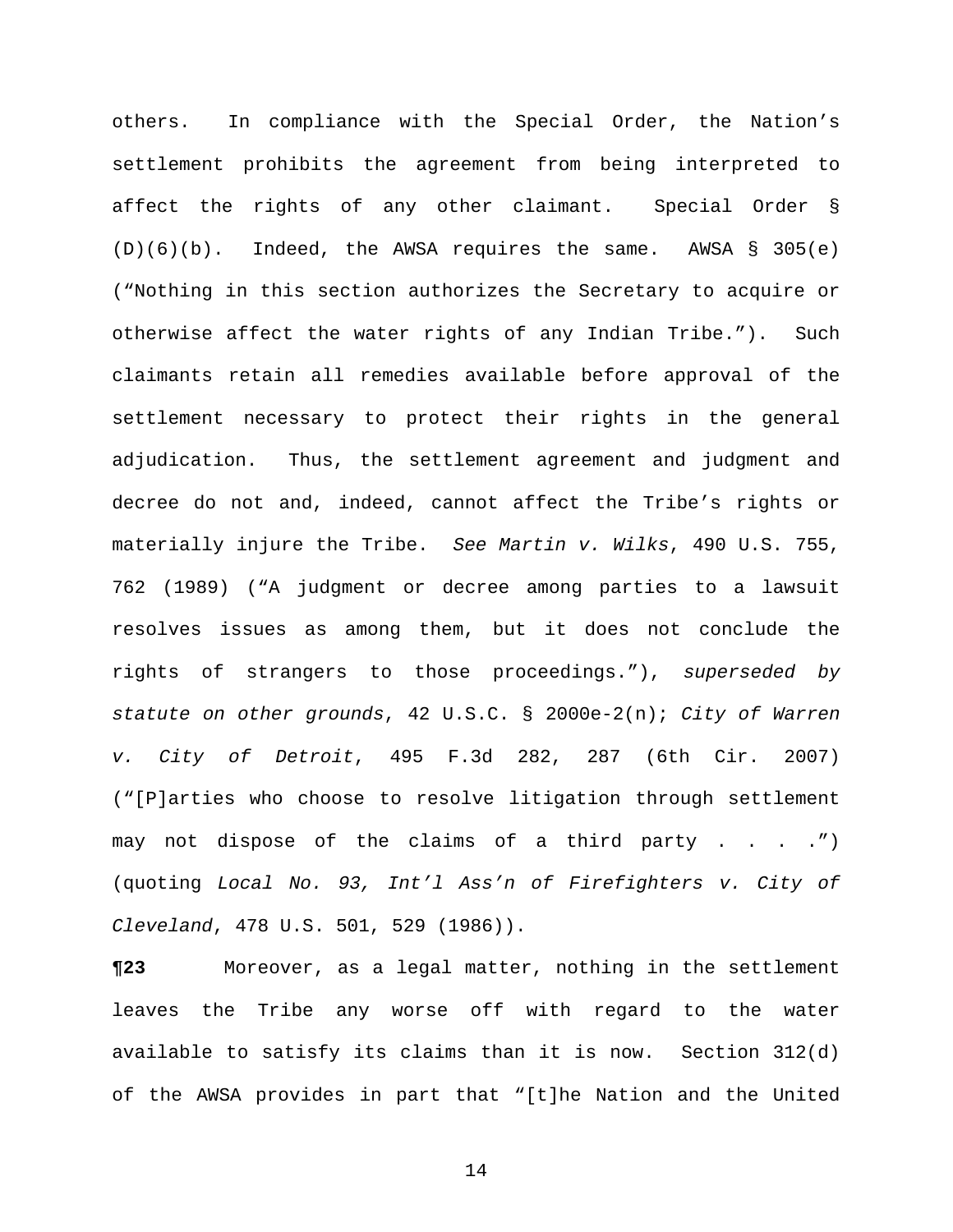States as Trustee . . . shall have the right to assert any claims granted by a State law implementing the groundwater protection program described in paragraph 8.8 of the Tohono O'odham settlement agreement." In turn, paragraph 8.8 of the Nation's settlement agreement requires the settling parties "to support the enactment of legislation by the State that would implement the groundwater protection program for the San Xavier Reservation."

**¶24** As noted above, *see supra* ¶ 3, the legislature did enact the Groundwater Protection Program that will go into effect once this settlement is final and nonappealable and has been published in the Federal Register. *See* 2005 Ariz. Sess. Laws, ch. 143, § 15 (citing AWSA § 302(c)). This program is intended to control the amount of groundwater pumping that occurs near the Tribe's land. *See, e.g.*, A.R.S. § 45-2702 (providing that the adjudication court has jurisdiction over, among other things, the Groundwater Protection Program). Thus, the Tribe's claims of injury are premature and speculative. Moreover, because the program provides limits on pumping that did not exist before, it cannot by its own terms put the Tribe in a situation worse than its current one.

**¶25** The Tribe asserts that a prior decision of this Court, *San Carlos Apache Tribe v. Superior Court ex rel. County of Maricopa*, holds that because of the finite nature of water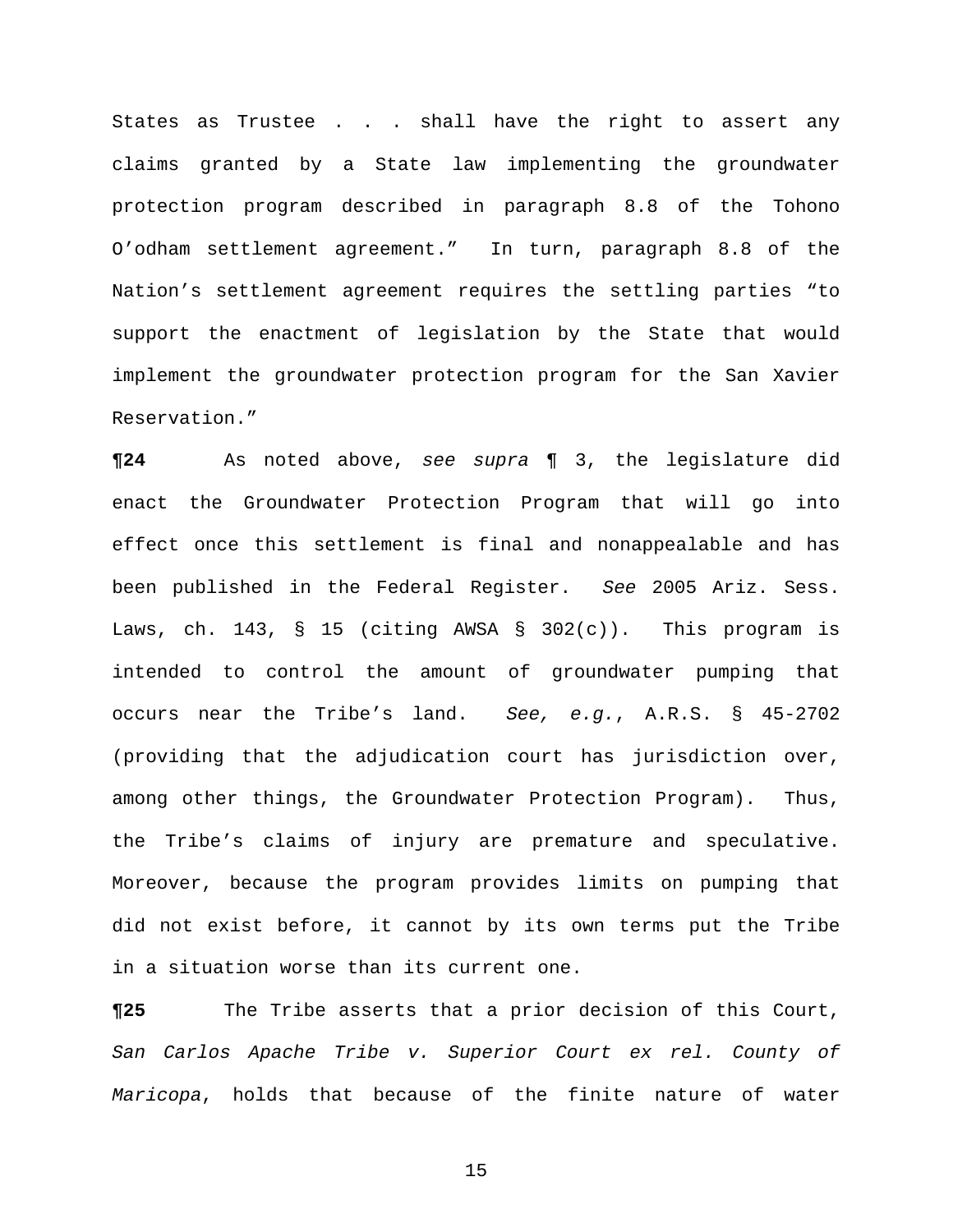resources, a court must look behind the settlement to determine if the agreement "may affect the availability of water" for other claimants. 193 Ariz. 195, 213, ¶ 43, 972 P.2d 179, 197 (1999). The issue in *San Carlos Apache Tribe*, however, was whether, by requiring certain legal conclusions, the legislature violated the strict separation of powers mandated by the Arizona Constitution. *Id*. Here, in contrast, there is no separation of powers issue.[10](#page-15-0)

**¶26** Also, the Tribe argues that this Court recognizes a violation of due process when a claimant is required to wait until injury occurs before pursuing remedies in the adjudication. *See id.*, 193 Ariz. at 212, ¶ 39, 972 P.2d at 196. However, in *San Carlos Apache Tribe,* the legislature had

i

<span id="page-15-0"></span> $10$  The Tribe misunderstands the import of other decisions by this Court as well. For example, the Tribe suggests that under our holding in *In Re the General Adjudication of All Rights to Use Water in the Gila River System and Source*, 212 Ariz. 64, 82, ¶ 67, 127 P.3d 882, 900 (2006), a party challenging water rights established in a decree must return to the originating court to challenge the decree. Our holding in that case, however, addressed the deference owed to the originating court when a party argued its entitlement to relief from an apparently *binding* decree. *Id*.

Similarly, the Tribe recognizes that Arizona law holds water rights are property rights and that notions of notice and an opportunity to be heard attach, but this observation is beside the point. *See Gila River I*, 171 Ariz. at 235-36, 830 P.2d at 447-48. The Tribe had sufficient notice and opportunity to be heard. The opportunity to be heard is not an opportunity to receive a particular result. And, in any event, the Tribe's water rights are not affected by the settlement agreement.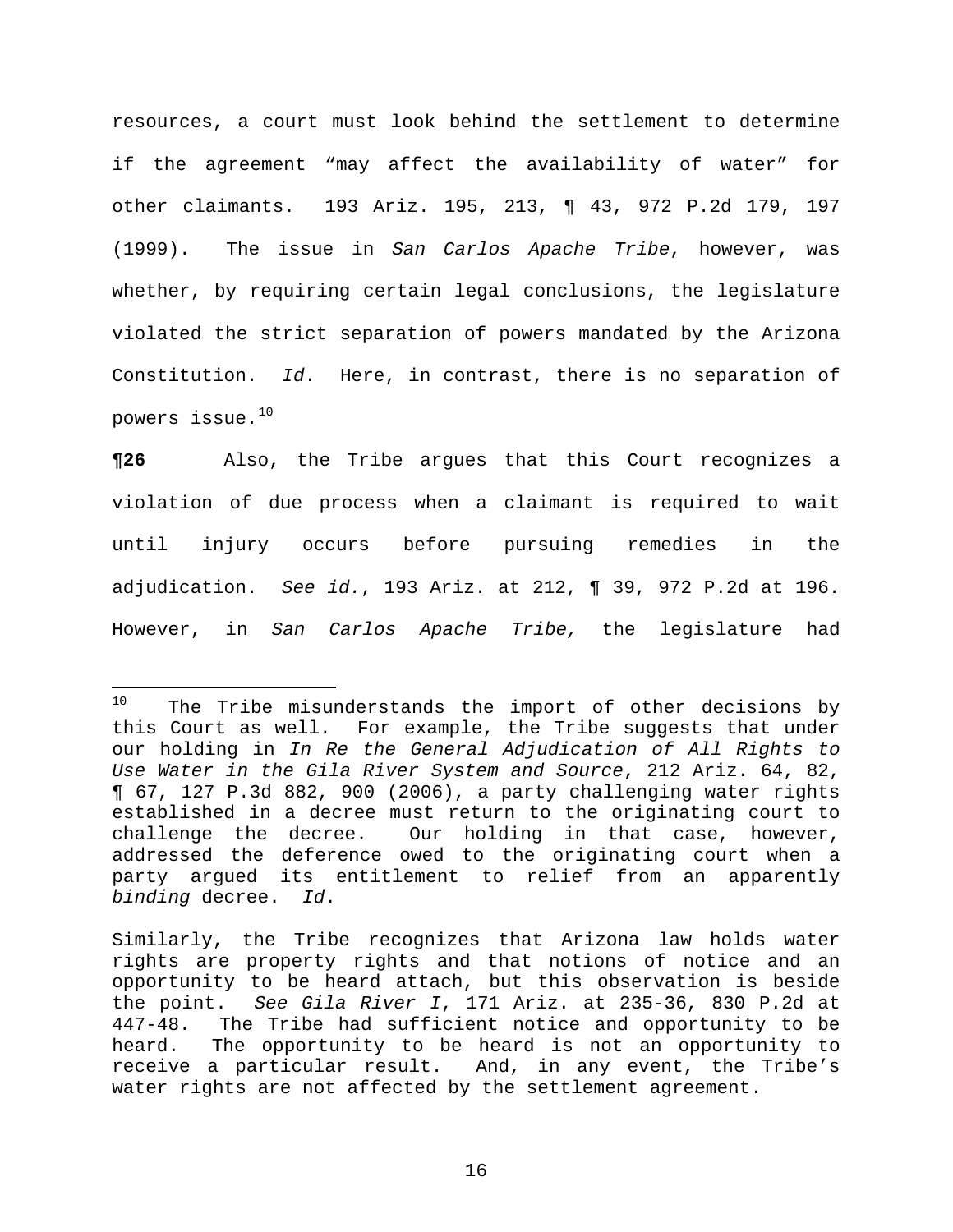dictated the summary adjudication of "*de minimis* use" without judicial consideration of the impact on any individual watershed. *Id*. at ¶ 38. But, in compliance with the terms of the Special Order, *see* § (D)(6)(a), the quantity of water received by the Nation under the settlement is below the lowest amount of water the Nation might have succeeded in proving at trial. As a matter of law, therefore, the Tribe cannot demonstrate material injury to its water rights.

**¶27** Because the Tribe is not bound by the judgment and decree approving the settlement, and the Nation will not receive more water than it could have proved at trial, the Tribe's argument that the settlement violates its due process rights is unfounded. *See Mitchell v. W.T. Grant Co.*, 416 U.S. 600, 611 (1974) (postponement of judicial inquiry not an inherent denial of due process).

**C** 

**¶28** The Tribe argues that these proceedings may violate federal law by permitting a settlement that strips the adjudication of its "comprehensive" nature.

**¶29** To be sure, the McCarran Amendment, 43 U.S.C. § 666, is crucial to the operation of state water adjudications. Under the amendment, the United States consents to waive its sovereign immunity and be bound by state court decisions in water adjudications. *Id.* The United States Supreme Court has held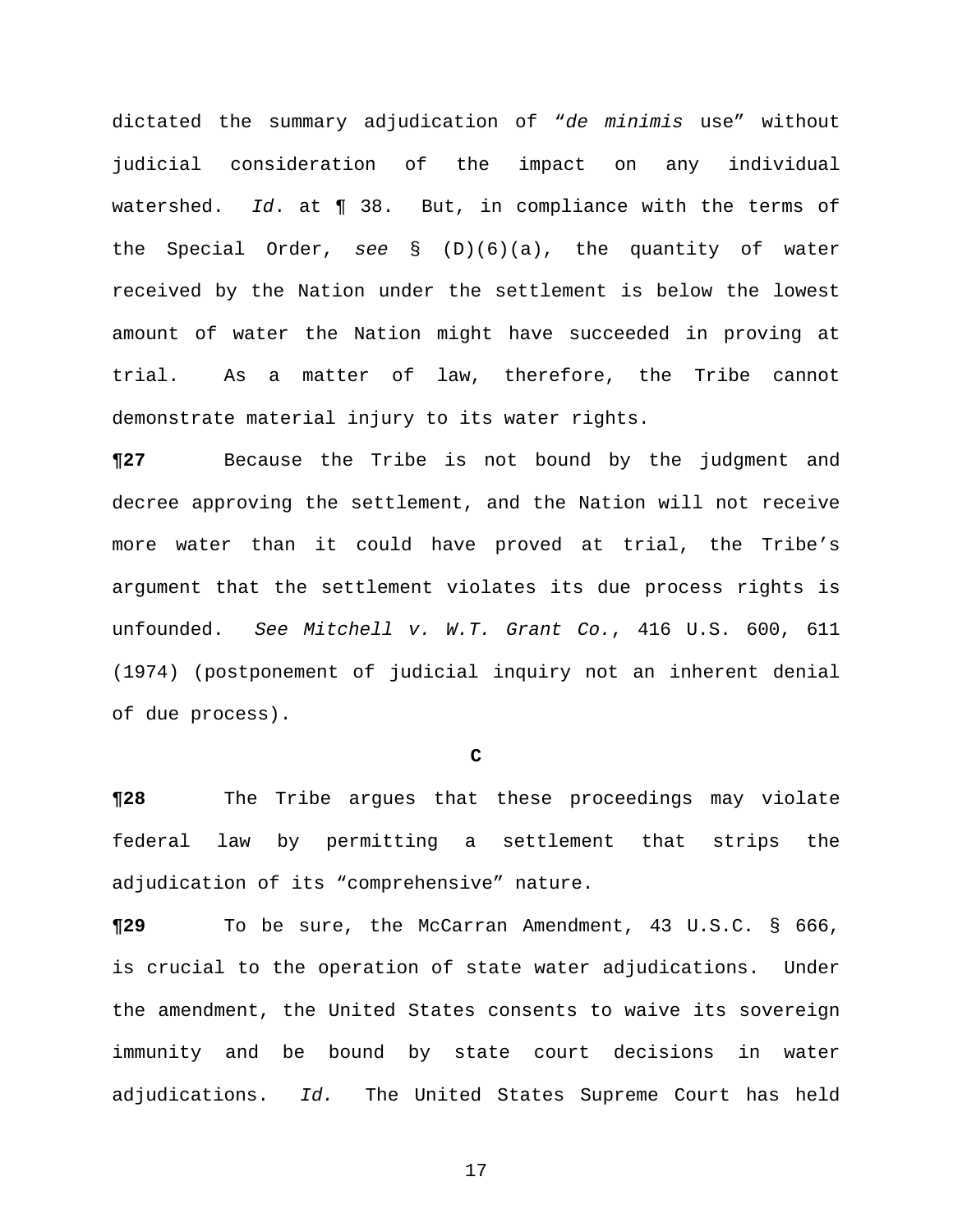under the amendment that federal courts should defer to state court adjudications, effectively forcing federally recognized tribes into the adjudication process. *See Arizona v. San Carlos Apache Tribe*, 463 U.S. 545, 569 (1983) ("The McCarran Amendment . . . allows and encourages state courts to undertake the task of quantifying Indian water rights in the course of comprehensive water adjudications."). Although the McCarran Amendment's purpose is to limit litigation and confusion over property rights, *id*., the Tribe contends that allowing the settlement here to proceed would strip the adjudication of its comprehensive nature and jeopardize any submission to state court jurisdiction by the United States. But interpreting 43 U.S.C. § 666 in this manner would make it impossible for any settlement to occur. The McCarran Amendment and the related Supreme Court case law emphasize the resolution, not exacerbation, of water rights conflicts.

#### **D**

**¶30** Next, the Tribe insists that the adjudication court should have stayed the proceedings until the ADWR assessment was revised to comply with that court's order requesting the assessment. But nothing in the court's order expressly required consideration of the impact of the settlement on the Tribe. Further, a technical assessment of the Tribe's rights is not relevant to determining material injury to the Tribe because it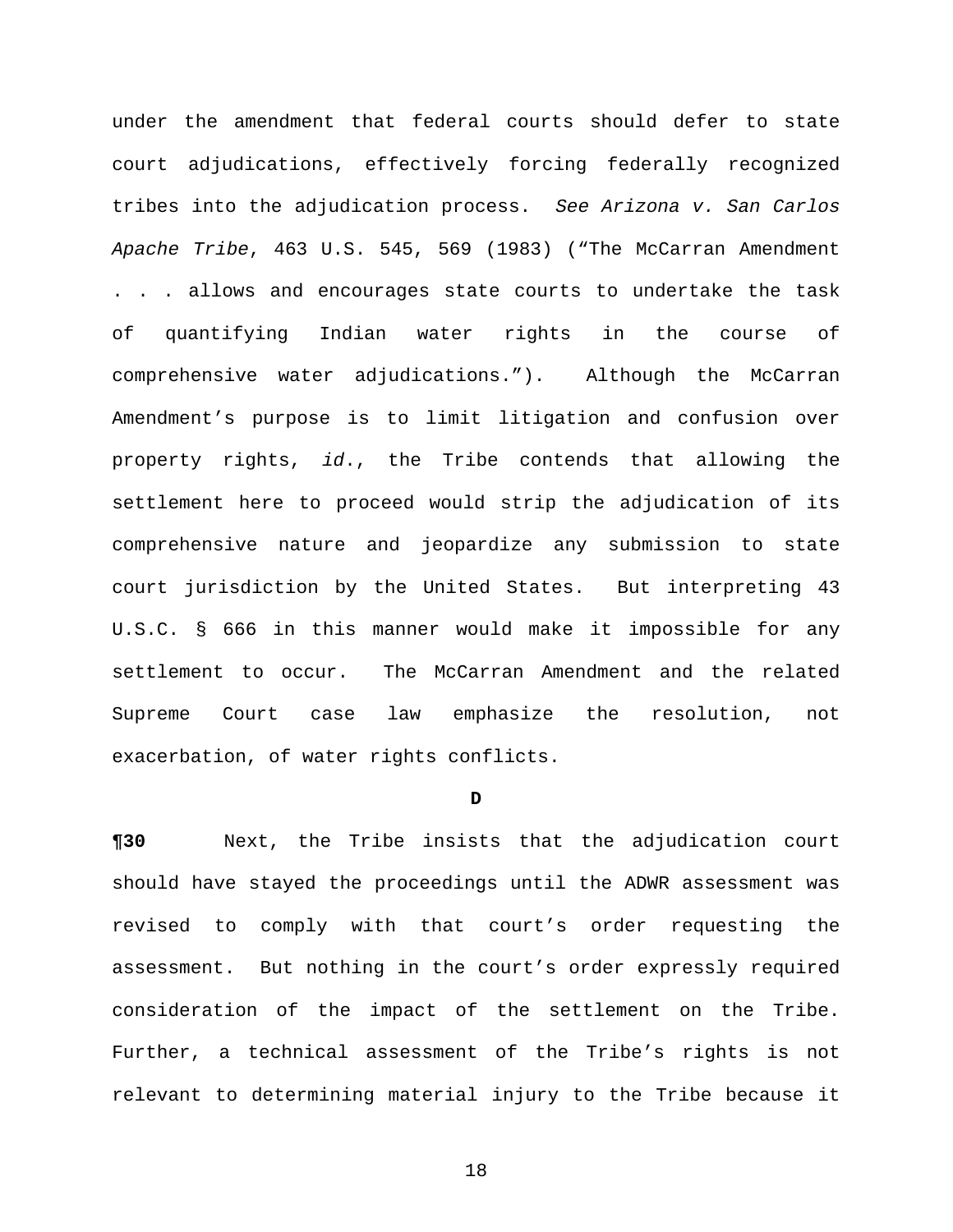is not bound by the settlement, and the settlement does not give the Nation any rights that it does not already hold. The Tribe's argument envisions a quantification of its rights as a precondition to a settlement of the Nation's rights. If that were the case, it would nearly be impossible for settlements such as this one to be reached.

### **E**

**¶31** The Tribe asserts that, by including in the judgment and decree a reference to the Nation's CAP contract, the adjudication court acted outside its jurisdiction. The judgment and decree entered by the adjudication court provides that under the terms of the settlement agreement, the Nation is entitled to 79,000 acre feet per year of water within the Tucson Active Management Area. The judgment and decree stated that 66,000 acre feet per year of this water "shall" be obtained through a CAP contract.

**¶32** We agree that by describing the terms of the settlement it was approving, the adjudication court could not adjudicate rights beyond its jurisdiction. *See Maricopa-Stanfield Irrigation & Drainage Dist. v. Robertson (Smith)*, 211 Ariz. 485, 494, ¶ 57, 123 P.3d 1122, 1131 (2005). Congress, not the adjudication court, authorized amendments to the Nation's CAP contract in section 309(g) of the AWSA. The court merely stated the operative provisions of the agreement and the CAP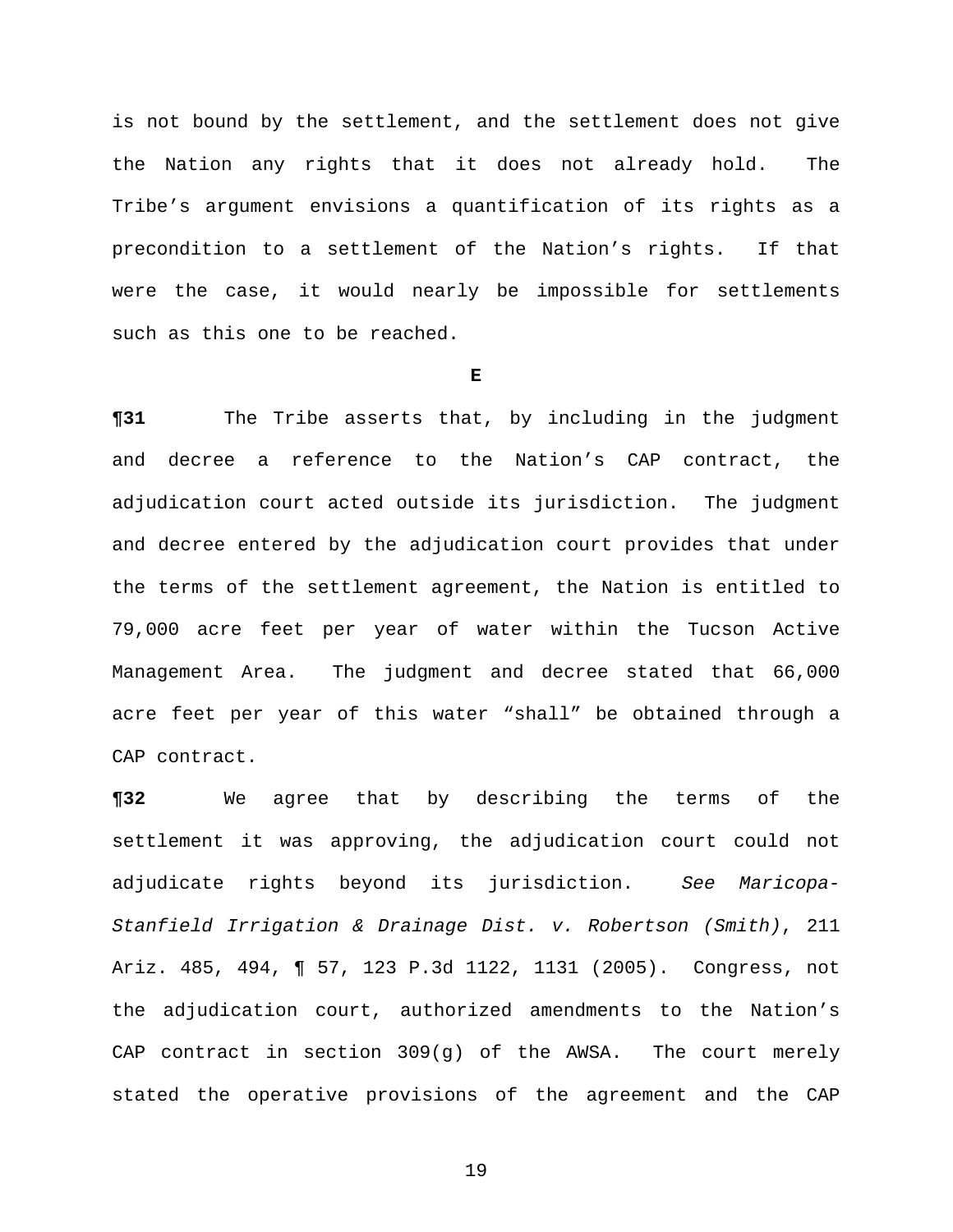contract resulting from it.

**F** 

**¶33** Finally, the Tribe claims that, because the adjudication court relied on an allegedly incomplete ADWR assessment and did not hold an evidentiary hearing as required by § (D)(6) of the Special Order, the settling parties did not meet their burden of proof under the Special Order. This contention fails on several grounds.

**¶34** First, the Special Order leaves to the discretion of the adjudication court whether to have an assessment prepared. Special Order § (B)(3)(f). Second, chapter 7 of ADWR's assessment addressed the probable impacts of the settlement, including impacts on water resources, on other claimants in the Gila River adjudication, and on groundwater rights.

**¶35** Third, § (D)(5) of the Special Order provides that "[u]pon completion of all hearings on objections, . . . the general adjudication court shall enter a judgment either approving the stipulation and adjudicating the Indian water rights or water rights for other federal reservation[s] as set forth in the stipulation or declining to do so." Section (D)(6)(a) requires the court to approve a settlement if it determines "by a preponderance of the evidence" that the water rights "established in the settlement agreement . . . are no more extensive" than could be proved at trial. This section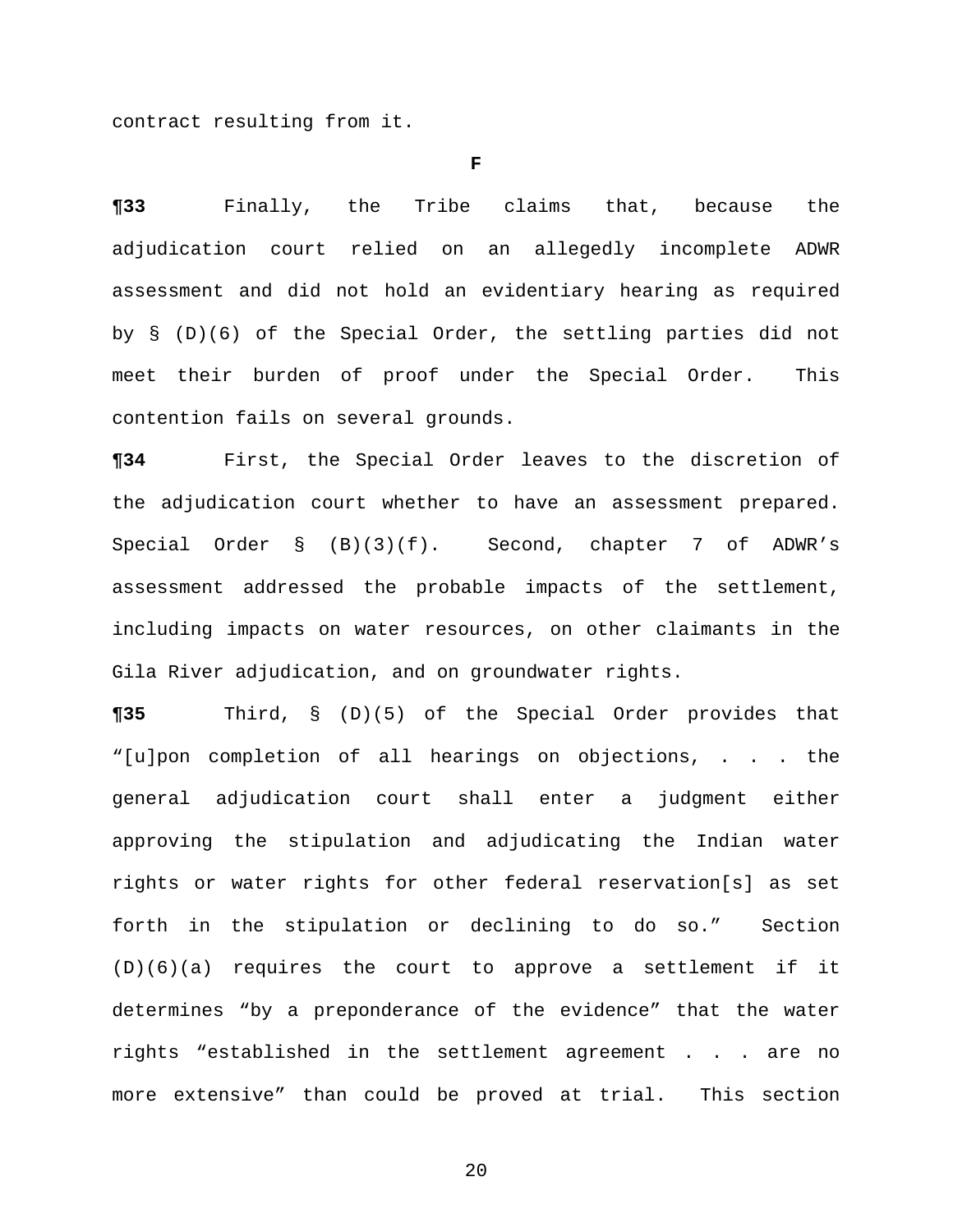further provides that "[i]n making this determination, the court may consider in addition to other evidence offered, the statement of claimant filed by the Indian tribe or federal agency and all supporting documentation." *Id*.

**¶36** Here, the adjudication court appropriately considered the Statement of Claimant filed by the United States on behalf of the Nation and the supporting assessment by ADWR regarding the range of water rights the Nation could claim. As discussed above, *see supra* ¶ 26, the range of water rights set forth in these documents was greater than the rights granted under the Nation's settlement. Consequently, the adjudication court did not err in determining that the settling parties met their burden under the Special Order and that an evidentiary hearing was unnecessary.

### **IV**

**¶37** For the forgoing reasons, we accept interlocutory review and affirm the judgment and decree of the adjudication court in its entirety.

 $\frac{1}{\sqrt{2\pi}}$  ,  $\frac{1}{\sqrt{2\pi}}$  ,  $\frac{1}{\sqrt{2\pi}}$  ,  $\frac{1}{\sqrt{2\pi}}$  ,  $\frac{1}{\sqrt{2\pi}}$  ,  $\frac{1}{\sqrt{2\pi}}$  ,  $\frac{1}{\sqrt{2\pi}}$  ,  $\frac{1}{\sqrt{2\pi}}$  ,  $\frac{1}{\sqrt{2\pi}}$  ,  $\frac{1}{\sqrt{2\pi}}$  ,  $\frac{1}{\sqrt{2\pi}}$  ,  $\frac{1}{\sqrt{2\pi}}$  ,  $\frac{1}{\sqrt{2\pi}}$  ,

Michael D. Ryan, Justice

CONCURRING:

Ruth V. McGregor, Chief Justice

\_\_\_\_\_\_\_\_\_\_\_\_\_\_\_\_\_\_\_\_\_\_\_\_\_\_\_\_\_\_\_\_\_\_\_\_\_\_\_